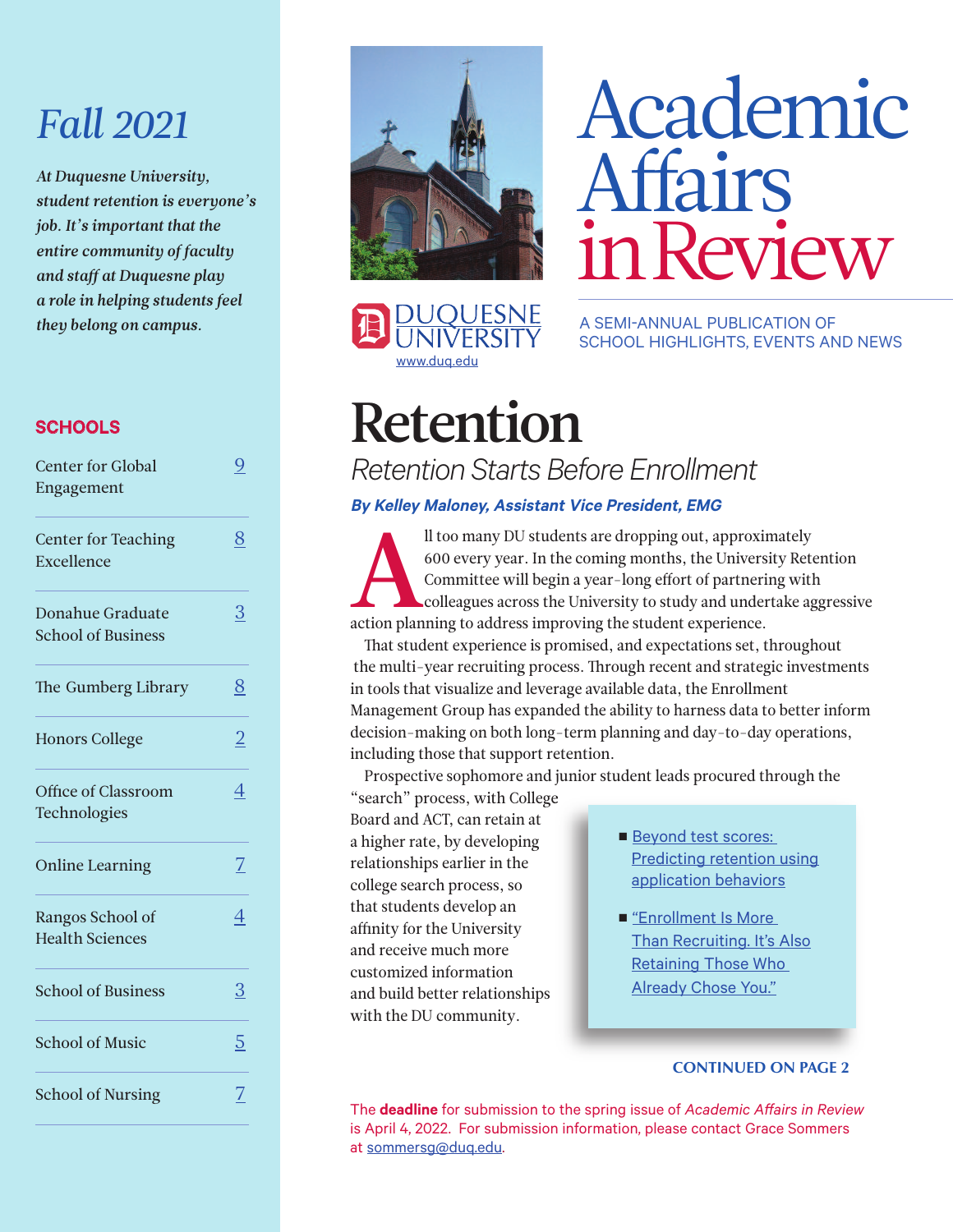<span id="page-1-0"></span>Recently implemented or enhanced strategic efforts that further this strategy include:

- Territory-based admissions and prospect management — undergraduate admissions has shifted from program-based counselor territories to geographic-based territories. This supports comprehensive prospect management, which emphasizes the early identification, targeting and then conversion of those prospective students who are most likely to apply, be admitted and enroll.
- Duquesne is now a [Raise.me](https://www.raise.me) partner. Raise.me is a micro-scholarship program where high school students, beginning in the 9<sup>th</sup> grade, can earn micro-scholarships for college preparation, extracurricular and academic efforts such as taking AP courses, visiting the DU campus and community service. The amount earned on Raise.me from Duquesne University will be the guaranteed minimum amount of institutional aid; students may receive even more in their scholarship or financial aid package once the completed application is reviewed for admission.
- Cutting edge, state-of-the-art analytics and behavioral intelligence marketing tools through our partnerships with new vendors.
- New financial aid packaging and scholarship strategies that are more competitive and address need-based gaps to support recruitment and retention, as well as reengineering retention fund processing to anticipate needs and better support current students before crises using retention indicators.

#### **The Honors College**

#### Who is an Honors Student? Looking Beyond the FTIC Applicant

When attrition is an issue, it's tempting to assume that students aren't prepared for the rigors of college. But a recent analysis of Duquesne's freshman retention rate revealed a startling statistic: While some of the attrition could be attributed to poor grades, the majority didn't "fail out"; they had average GPAs of 3.7. The University's Retention Committee investigated this phenomenon. One recurring qualitative theme in exit interviews suggested that far from feeling too challenged, those students didn't feel challenged enough. Thus, each spring for the past five years, Honors College Director Dr. Kathleen Glenister Roberts listens to the faculty who identify standout freshmen. She also sends invitations to freshmen with high GPAs from their first semester. While up until then all Honors College students had begun their coursework in freshman year, now there is a growing population of sophomores beginning their honors experience with enthusiasm for the opportunities available.

One standout alumna is Maggie Allen, currently an Admissions Counselor in the Enrollment Management Group. Once she started in Honors, Maggie says, "I immediately felt the difference. My Honors College classes were smaller, stimulating and intensely engaging. Everyone made me feel like I had always been a part of the Honors College family." This sense of community among like-minded peers is one of the strengths of the initiative. Cocurricular programs, including the "Sophomore Soirée" welcome dinner, extend the Honors community beyond freshman housing. Diversity and excellence in student



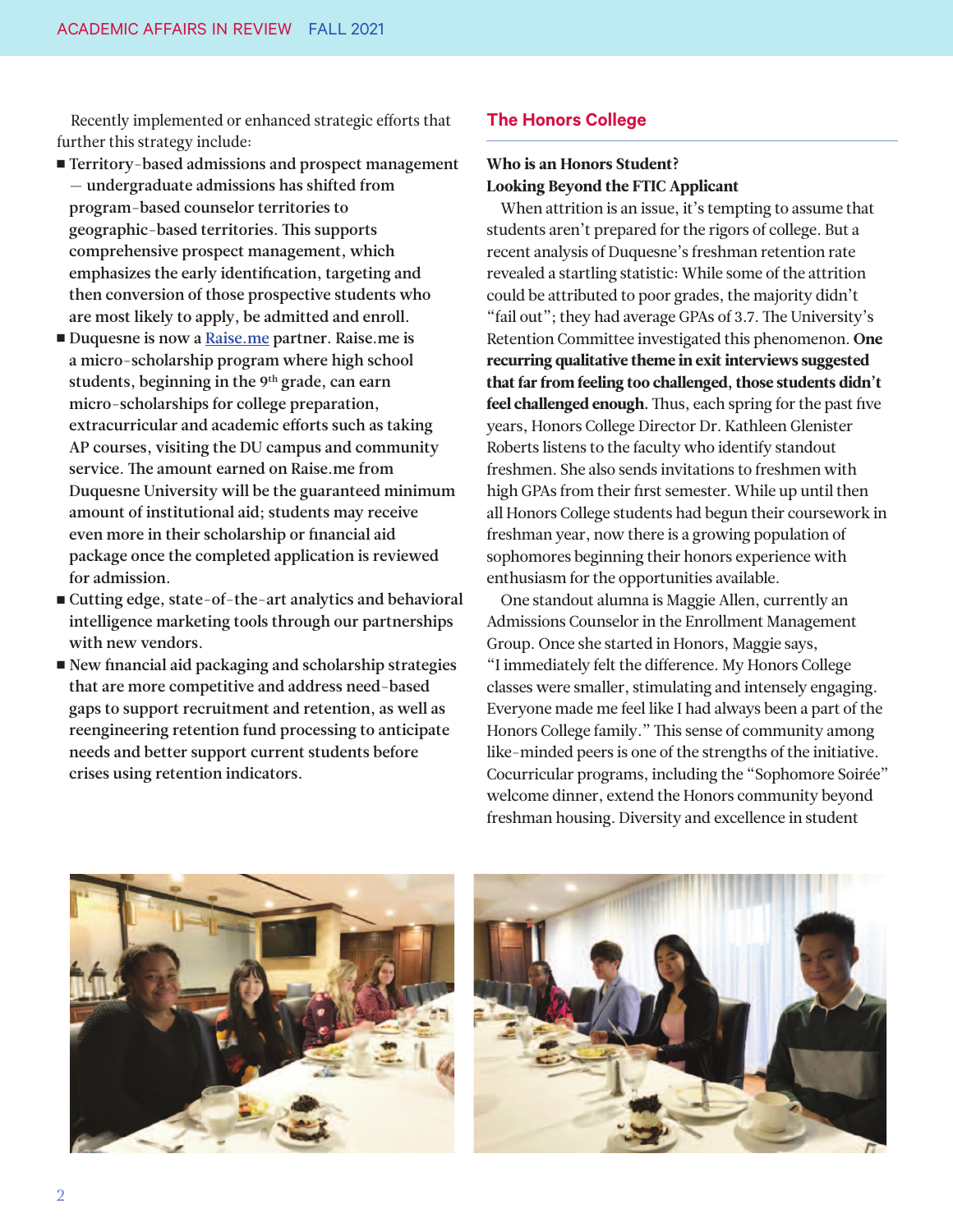<span id="page-2-0"></span>inclusion is also a key element of the invitation process. Says Roberts, "When a professor is excited about a student who would love the Honors College, it shows how special Duquesne is. Our faculty really expand student horizons, and our Honors College will always be a community of learners with qualities that go far beyond their high school SAT scores."

#### **School of Business**

In 2020 the School of Business altered its letters to academically dismissed undergraduate/graduate students. Historically the letters were direct and to-the-point, informing students of the dismissal and providing instructions to reapply. Our letters have been revised to provide the same information, with a more supportive and encouraging tone. The following excerpts reflect the changes:

#### *Previous letter:*

The Student [Standing](https://www.duq.edu/academics/university-catalogs/2019-2020-undergraduate/academic-policies/student-standing) Committee has reviewed your academic progress after the Fall \_\_\_\_\_\_\_ semester and we regret to inform you that you have been dismissed from the University for accumulating three or more 'F' grades in one semester.

In order to reapply for admission to the University for the Spring \_\_\_\_\_\_\_ semester, you must submit a letter via email to the Student Standing Committee at [soba-ssc@duq.edu.](mailto:ssc@duq.edu) Appeals requesting readmission for the Spring 2020 semester must be sent to the School of Business Advisement Office no later than

#### *Revised letter:*

 $\overline{\phantom{a}}$  .

I am writing with guidance to help you to recover from a difficult semester and get back on track toward graduation.

Toward that end, there are two steps in the process:

- Because you received three or more 'F' grades in the Fall 2020 semester, in accordance with the Academic Standing Policy in the DU [Undergraduate](https://www.duq.edu/academics/university-catalogs/2019-2020-undergraduate/academic-policies/student-standing) Catalog), you have been dismissed from the University.
- However, you can, and I encourage you to, reapply for admission to the University for the Spring 2021 semester.
	- In the vast majority of cases, students who have been dismissed are readmitted.

 $\bullet$  The key to successful readmission is to reflect on the challenges you experienced in the Fall 2020 semester and how you plan to approach the new semester differently.

We believe that communicating empathy and support encourages a student's desire to return to campus and to be successful going forward.

#### **Donahue Graduate School of Business**

#### Retention is Key to Creating a Sense of Community

At the Donahue Graduate School of Business, a key to retention is creating a sense of community. We use personalized outreach tactics to build meaningful relationships with students. Since many graduate students are working professionals, they often spend a limited time on campus — so we work hard to make them feel part of the Duquesne family.

Our students receive personalized messages celebrating birthdays, graduations, marriages, new jobs, promotions, and more. Often the entire staff writes personal notes to students, including during Graduate Student Appreciation Week. These personal efforts are a testament to our dedicated graduate office staff who maintain contact with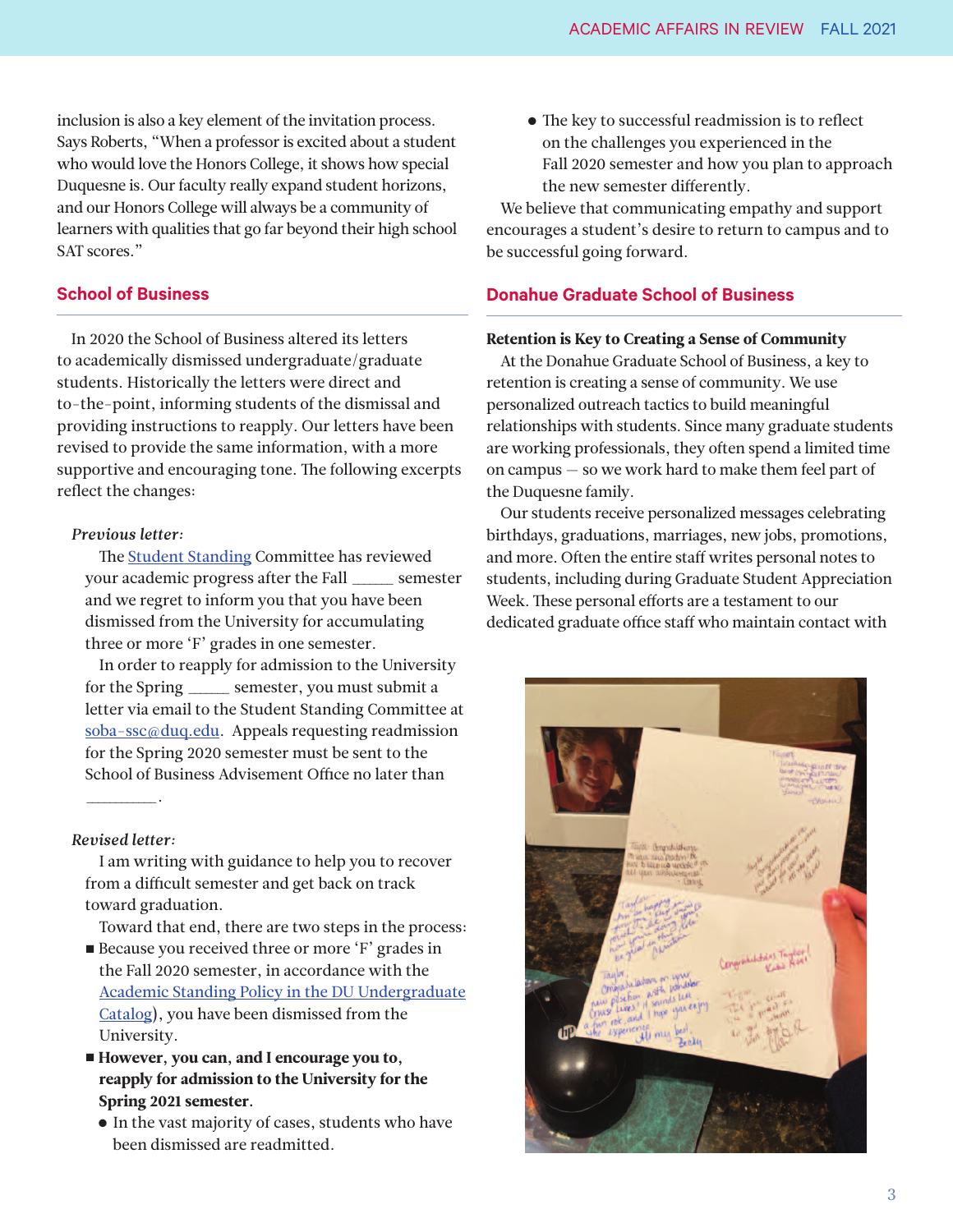<span id="page-3-0"></span>our students and are eager to celebrate their successes.

This personalized approach extends to times when disciplinary actions (e.g., academic probation) are levied. Our disciplinary letters now recognize the challenges students face and offer help for "getting back on track." In short, the message we convey is that "we value you and will help you succeed."

We also offer many networking opportunities for students, including Zoom socials, in-person events, and picnics, so they can connect outside of class and meet faculty as well as students in other graduate business programs. Moreover, we host speakers, raffle off gift cards and provide complimentary headshots. During exams, we offer "Food for Finals," a steady stream of free snacks popular with students.

After receiving a congratulatory note from our office, a 2021 MBA-SBP graduate, Taylor Pasquarelli, had this to say:

*"I just wanted to say thank you so much for this touching card! The support throughout and beyond completing this program continues to amaze me. -is is just one reason, amongst so many, that I am so glad that I chose Duquesne's MBA-SBP program."*

#### **Rangos School of Health Sciences**

#### Retention Strategies in Health Sciences

In the John G. Rangos, Sr. School of Health Sciences (RSHS), the student experience is at the heart of academic advising. RSHS advisors believe that "retention" starts when a student deposits, and that every interaction with a student is an opportunity to make them feel valued and supported. In addition to comprehensive advising appointments, frequent communication, and semester grade reviews, there are a few other strategies we use to ensure students remain enrolled at Duquesne. First, we try to normalize academic difficulty. We remind students who are experiencing difficulty that others have struggled and then succeeded, and that some of their classmates are struggling, too, even if their struggles are not evident to others. We tell them that experiencing difficulty does not mean they are not smart or that their major is not a good fit, but rather that they need to develop new skills to ensure their success.

Second, we rely on our department faculty, who are also deeply committed to student success. Since we

advise students by academic program, advisors develop strong relationships with the Department Chairs and faculty, allowing us to work as a team to address student concerns. Finally, we understand that some students, either by choice or by performance, will not stay in the RSHS. We work with these students to identify other opportunities at Duquesne, discuss transfer requirements, and place them in a "Special Status" if needed. Special Status allows students to remain in the RSHS for up to two semesters while they complete coursework and satisfy the academic requirements necessary to transfer to another Duquesne program. We hope and expect that students will stay in the RSHS from admission to graduation, but if they do not, we try to ensure that through our efforts, students will choose to remain at Duquesne.

#### **Office of Classroom Technologies**

#### Retention and Learning Space Environments

Think of your favorite restaurant. You eat there because you like the food, right? But do you also like the atmosphere? What if you didn't like the atmosphere? Would you tolerate the environment or find another place that appeases all your senses? Eating at a restaurant is about enjoying the entire experience, not just the food. And college is the same way. If a student likes their studies, they are more than willing to spend several years at a particular institution — as long as they like the environment. If they do not, they will move onto something that better suits their vision of college. Improving the atmosphere in and around classrooms — the places where students spend a great deal of their college life — is one of the goals of the Office of Classroom Technologies. Enhancements to learning spaces have recently taken on a greater emphasis. With students coming from a variety of school districts, some of which have undergone massive building improvements, it is imperative that Duquesne looks as good as, if not better than, the high schools from which our students have graduated. Recent improvements to the campus learning spaces include mobile furniture in all of College Hall, tiered seating in Rockwell, soft seating for studying between classes in the hallway spaces of Fisher and College, and innovative classroom furniture in Fisher offering a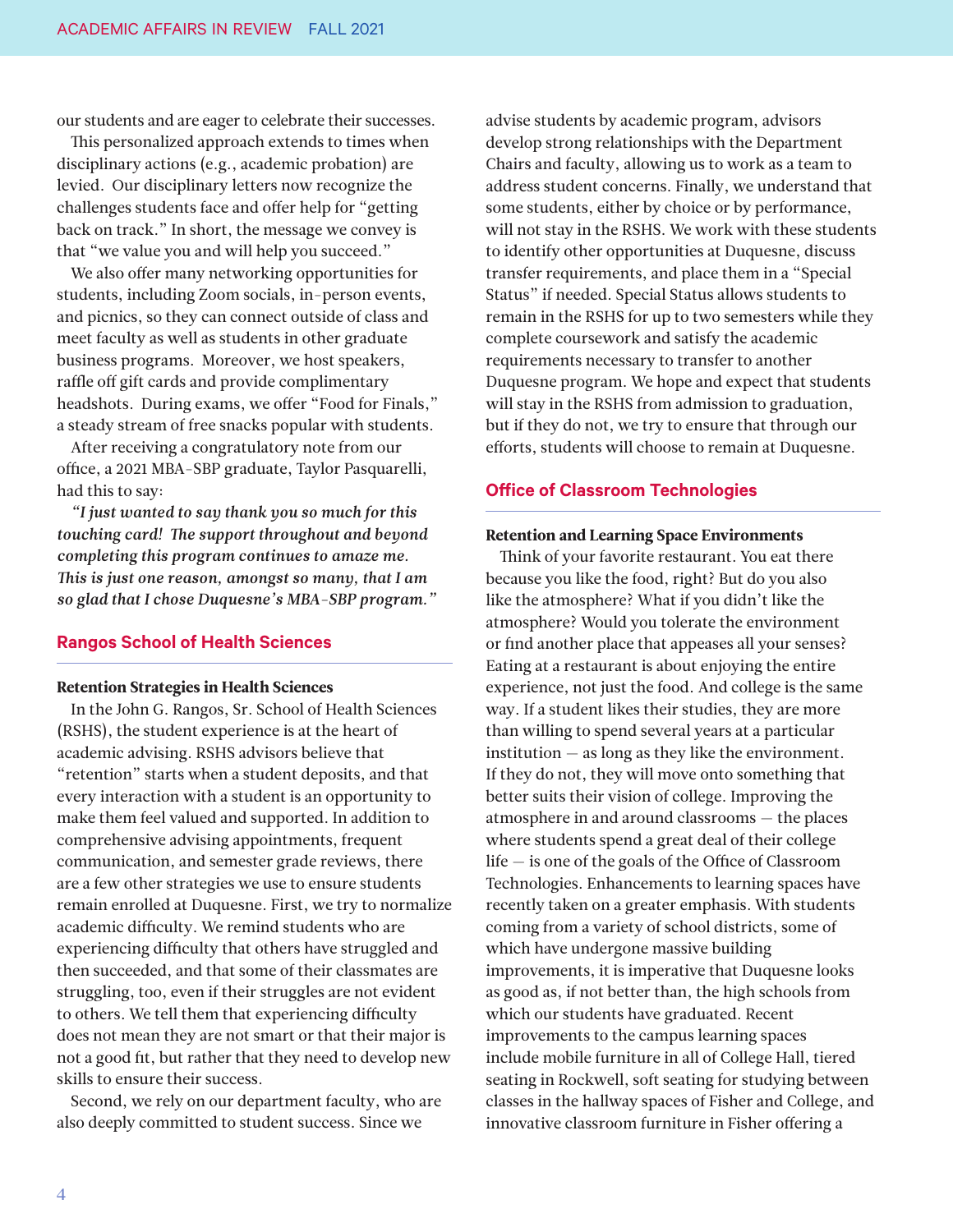<span id="page-4-0"></span>



variety of nontraditional seating options. The OCT plans to continue classroom improvements with the goal of providing comfortable, inviting learning spaces that appeal to the current and prospective generations of university students.

#### **School of Music**

Music Keeps People Together: Student Retention in the Mary Pappert School of Music

Administrators, faculty and staff within the Mary Pappert School of Music (MPSOM) have increased retention efforts through collaboration and targeted work with students throughout their degree programs. Efforts have focused on visibility, familiarity and approachability of faculty and staff as well as continued attention to individual students' needs through tailored academic advising. Retention starts in spring and summer for incoming freshmen and their families, with frequent program-level Zoom meetings and on-campus visits. Academic Advisor Jane Cubbison leads efforts with a personal touch, answering questions about transitioning to college-level music study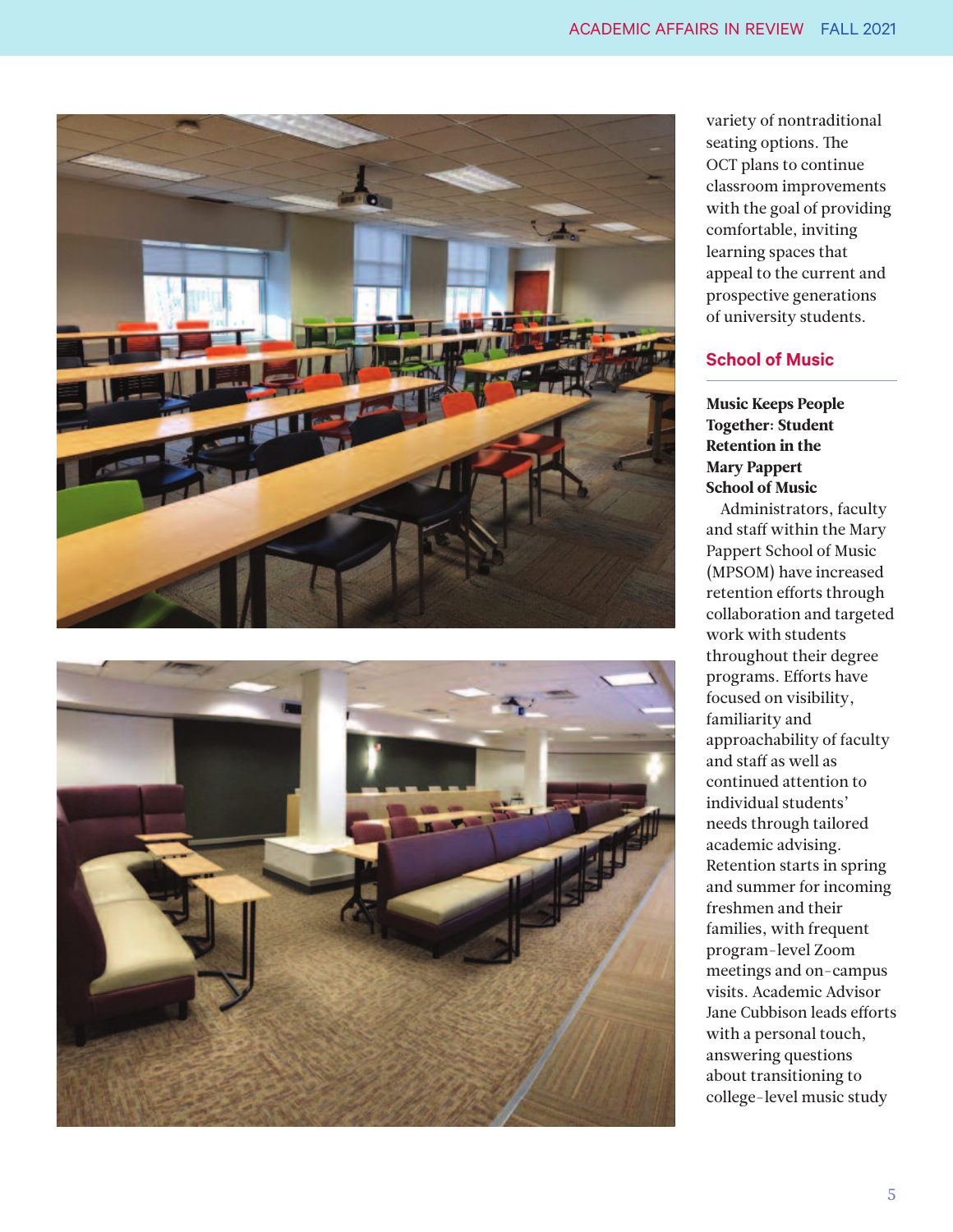

and knowing names and faces of all incoming students before fall orientation begins.

Fall Convocation, attended by all undergraduate music students, includes remarks by Dean David Allen Wehr, introductions of school personnel, and performances by award winning upperclassmen. Students attend "Staff Presents," where staff members share information about their roles, and "Faculty Presents," allowing students to listen to live music performed by the professional musicians from whom they learn in classrooms and studios. Faculty advising remains a vital component of our retention efforts. Through the creation and distribution of the MPSOM Faculty Manual, Associate Dean Rachel Whitcomb has opened lines of communication by clarifying policies and procedures for academic advising for faculty and students. An established network of faculty advisors meets with students individually each semester to discuss academic progress, areas in need of attention, registration, course scheduling, and future career goals.

Students receive schoolwide updates through the Weekly Informational Student Email (WISE), created by Carrie McCormack, Student and Alumni Services Coordinator. WISE includes important dates and deadlines, special events and music-related job alerts.

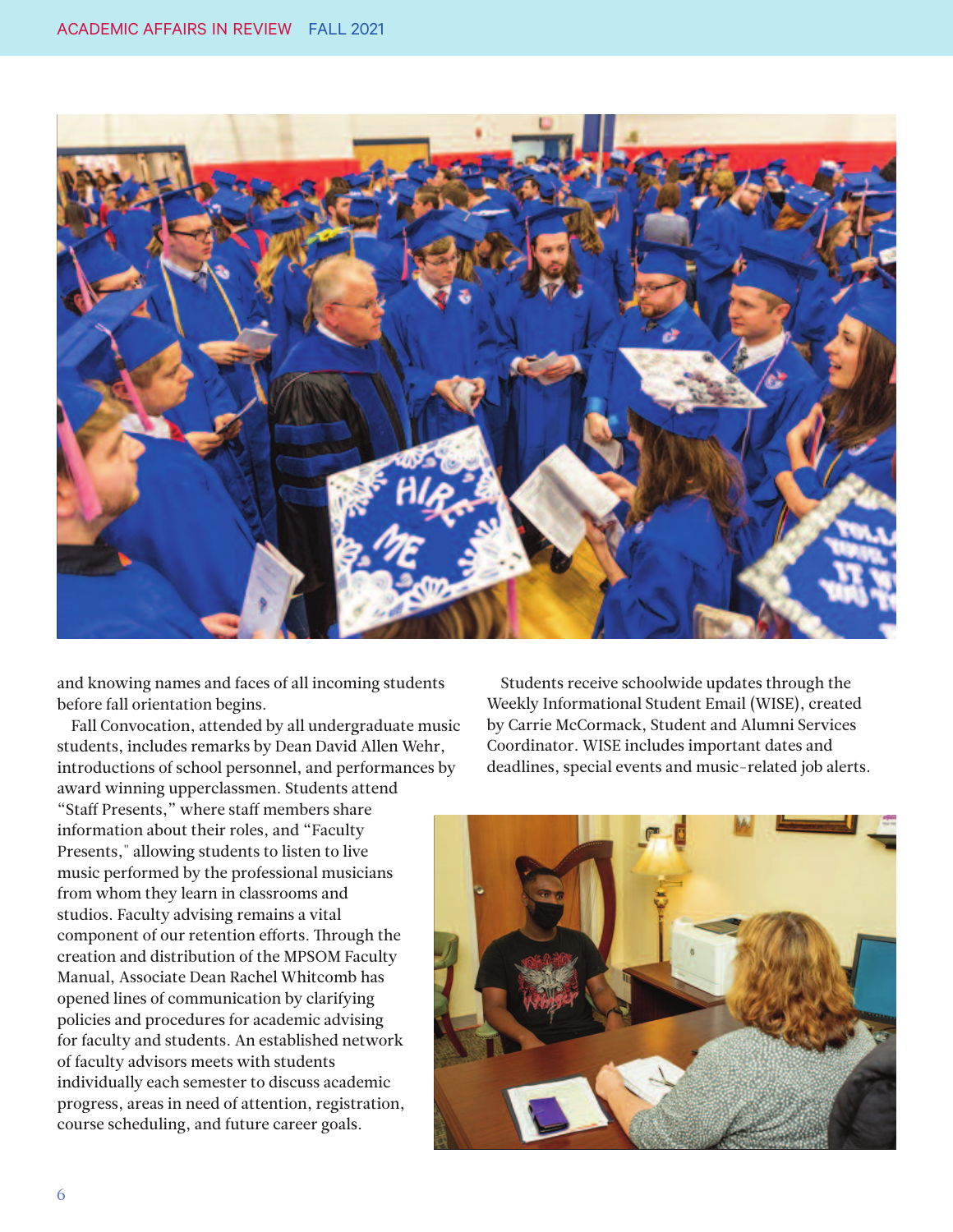<span id="page-6-0"></span>We also have a student-to-student mentoring program for freshmen, and student ambassadors who serve a number of roles within the school. Together, the entire community is working to provide opportunities for students to survive and thrive in their music studies.

#### **Online Learning**

#### 7 Effective Online Instructor Actions that Promote Student Retention

Below, we briefly outline seven effective actions online instructors should take to promote student retention. While these actions focus on students in online courses, they are widely applicable in any course modality.

#### ■ Be Clear

Provide clear expectations in your syllabus that set students up for success. Include student-centered learning objectives, organize units in an intuitive manner and use rubrics for assessment.

#### ■ Communicate Frequently

Provide announcements, email updates and other check-ins throughout the course to keep students on track. Alert students when assignment feedback has been provided and remind them of upcoming due dates.

#### ■ Make a Connection

Hold Zoom office hours, use a Q&A Discussion Forum and conduct an early course

feedback survey. Reach out to students individually to get to know them and understand their goals. Create opportunities for students to connect with one another. Be accessible and create an open line of dialog with students.

#### ■ Provide Feedback

Give constructive individualized feedback on student assignments throughout the course.

■ Monitor Performance Monitor student activity and use Starfish to alert academic advisors and University support staff of any concerns.

■ Show Compassion

Check-in periodically on the well-being of students. Allocate time throughout the semester for casual conversation about what students are thinking about and provide them with a safe space to come together to learn.

#### ■ Offer Support

Be familiar with the Duquesne support network so that you can direct students to appropriate services and resources that can help them. You are not expected to do everything on your own.

#### Learn More

View [Promoting](https://duq.app.box.com/s/amr53je0r9tm4yahstyiusuaazcqtc22) Student Retention — The Online Instructor for a detailed list of tactics and resources to be used before, during and after any course.

To discuss student retention strategies further, please contact [online@duq.edu.](mailto:online@duq.edu)

#### **School of Nursing**

#### School of Nursing Undergraduate Retention Strategies

The School of Nursing takes a very hands-on, proactive approach toward retention. At the undergraduate level, students receive communications at key points throughout their academic careers to not only check on their progress, but to get in front of any potential issues.

For example, registration reminders are sent each spring to ensure students register for the courses needed to progress in the program. An academic advisor contacts any student who misses the registration period to address



*Academic advisors take a proactive and personalized approach with students to support their academic success.*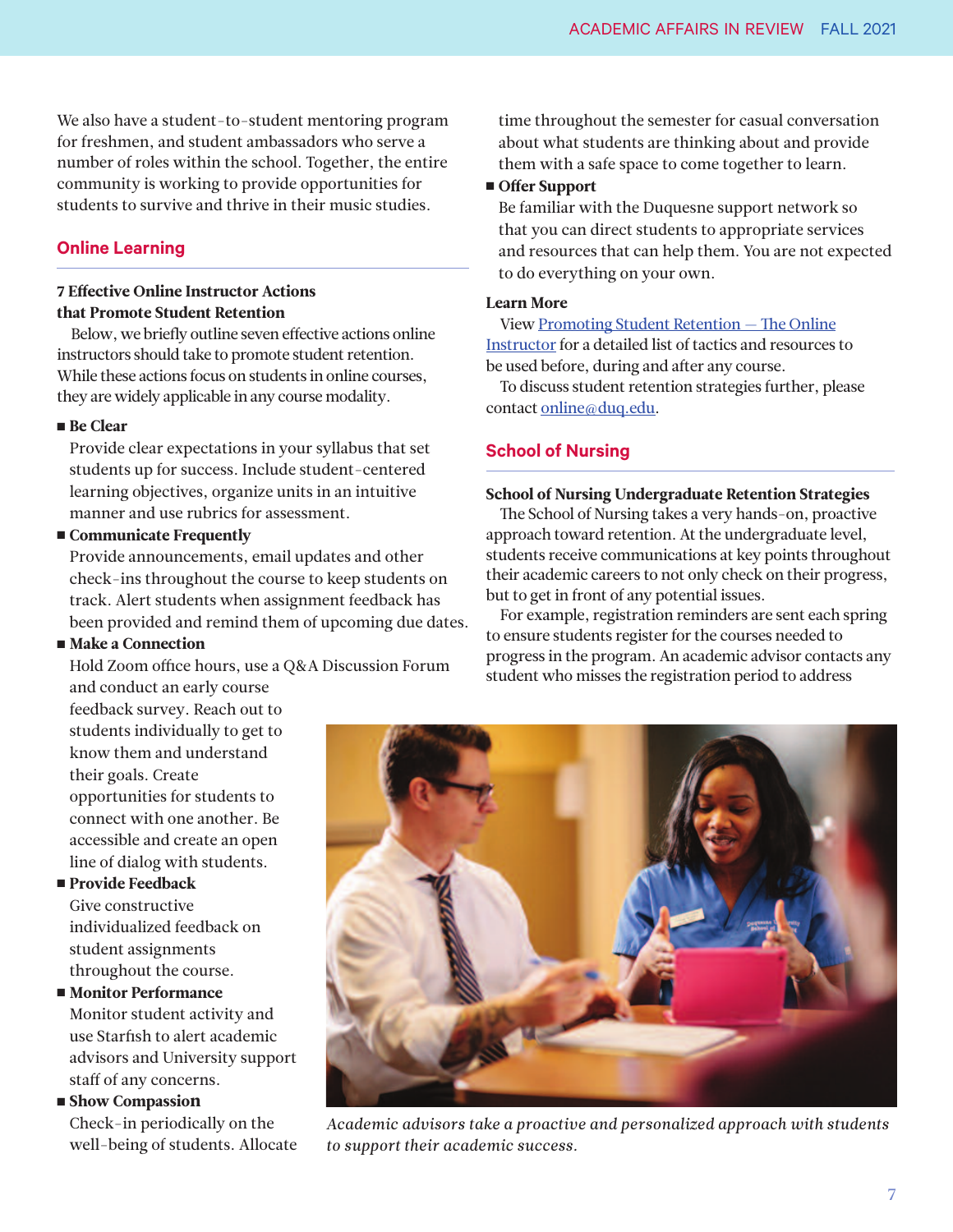<span id="page-7-0"></span>questions and offer registration assistance. Academic advisors also provide information on academic and related support resources designed to help students achieve their highest academic potential. These nursing-specific resources include tutoring and studying services, a remediation specialist, test reviews and open labs, as well as mental health and nursing workshops. In addition, the Associate Dean of Student Affairs (ADSA) contacts Student Accounts each spring for the list of nursing students with student accounts holds. ADSA then works with Disability Services, the Office of Excellence in Diversity and Inclusion, Enrollment Management Group, Financial Aid and other sources of funding to help students decrease their balance under the registration threshold.

#### **Center for Teaching Excellence**

#### In it Together: Retention-Minded Teaching

CTE recognizes and appreciates the role that faculty already play in retaining students. That said, the pandemic and recent trends have impressed upon us all the need to redouble our efforts in supporting our students throughout their academic journey. The pandemic significantly impacted the way that students feel meaningfully connected to their school. While we may be back to offering full on-campus learning, that does not mean that our students are back to feeling comfortable with participating in student affairs, residence life, or other cocurricular and extracurricular activities.

Given this reality, faculty are encouraged to learn about and share ways to remind students that their presence in class and on campus matters to us. Classroom efforts that reinforce the mindset that each student matters include: acknowledging students by asking and remembering names and pronouns; utilizing group tasks that allow students to share successes, failures, and growth; shifting toward multiple smaller-scale and lower-risk assignments rather than a few high-risk projects; implementing unique and engaging check-ins (consider asking students to anonymously share their highs and lows each week); and when referring students to outside resources, give individual contact information rather than general contacts. Students are more likely to utilize the resources that might benefit them (counseling, registrar, student life, health services, etc.) if they're being directed to support from an individual rather than from a system; connect course content

to "real life" and their professional future by addressing current trends and issues or by bringing in guest speakers.

These are just a few examples of ways that faculty can continue to contribute to student retention.

#### **Gumberg Library**

#### Gumberg Library: Focused on Student Success

A welcoming, functional, and student-focused library not only contributes to the positive impression of prospective students and their families, but also to students' ongoing satisfaction with their college experience. Gumberg's efforts to support student success center on three pillars: highly relevant, easily accessible collections; expert research assistance with 24/7 access; and comfortable spaces that support multiple learning styles. Gumberg's textbook affordability initiatives and a move toward online collections have more holistically supported student information needs while also creating more study and program spaces. The recent fifth floor renovation, for example, brought long-requested improvements including group study rooms, comfortable furniture, white boards, a microwave and bistro seating. Gumberg partners with the Student Government Association and the bookstore on projects to make textbooks more affordable. Working with Barnes & Noble, the library purchases required textbooks for Bridges courses as eBooks whenever possible. The textbook platform is updated to indicate Gumberg's acquisitions, and emails are sent to faculty explaining how to embed eBook links into Blackboard courses.

Another notable textbook cost-savings project resulted in purchasing the Access Medicine and Access Pharmacy databases, which together provide online access to over 200 textbooks along with licensing exam preparation tools at no personal cost to students.

Comments from Gumberg Library's recent LibQUAL+ survey attest to ways the library remains student focused. Student responses frequently mentioned satisfaction with study spaces; the library's highly specialized services, including services that provide materials not already available at Gumberg; and the helpful library faculty and staff. One student's comment summed up the results this way: "I have always been impressed with the level of service achieved by our library! From staff who are friendly and knowledgeable, to a site that is friendly and